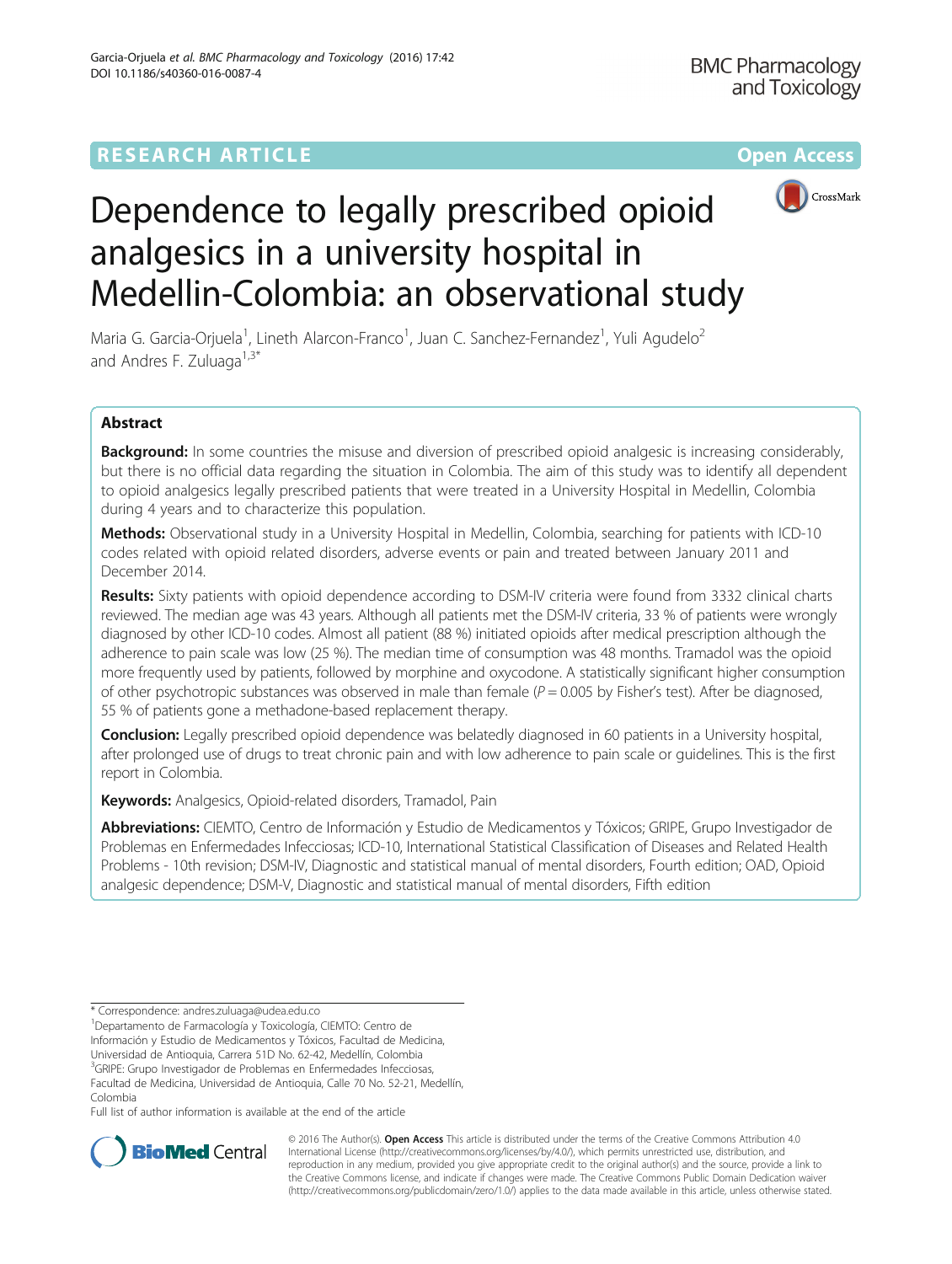# Background

The opioid analgesics are essential medications in the management of acute and chronic pain [[1\]](#page-5-0). Although the effectiveness of opioid therapy to improve chronic pain is questionable [[2\]](#page-5-0), the successful pain relief may require high doses and longtime usage of opioids, increasing the risk of abuse and dependence disorders induced by these drugs [\[3](#page-5-0)].

Abuse of legally prescribed opioids could be potentiated because these drugs are broadly available, are manufactured by well-recognized pharmaceutical companies, and there is a perception of safeness during the use of opioids by the people, minimizing its addictive potential [[4\]](#page-5-0). The medical dilemma is simple, physicians need opioid drugs as treatment but there is an unequivocal risk of abuse and dependence that should be considered and minimized.

In some countries, the abuse and diversion of prescribed opioid analgesic is growing since two decades ago [[5](#page-5-0)]. In United States, 25 million people consumed legal opioids for nonmedical uses between 2001 and 2011 [[6\]](#page-5-0). More than 10 % of the admissions for treatment in opioid abuse in this country and 16,651 deaths were attributed to prescription opioid drugs [\[6](#page-5-0)]. Currently, in Australia and New Zealand the opioid abuse and dependence is at least three fold more common than similar disorders induced by heroin [\[1](#page-5-0), [4](#page-5-0), [6](#page-5-0)].

However, in Colombia there are no official statistics of the misuse of prescription opioid medications, and apparently, in contrast to other countries it is not considered as a real problem by government agencies. This lack of data contradicts the increasing clinical observations of new patients treated by dependence to legally prescribed opioids in our country. The aim of this study was to identify all patients with opioid analgesic dependence that were treated in a University Hospital in Medellin, Colombia during 4 years and to characterize this population.

# Methods

## Study

Retrospective observational study reviewing the clinical chart of all patients treated for dependency to legally prescribed opioids in the University Hospital (Hospital Universitario San Vicente Fundacion) in Medellin, Colombia between January 2011 and December 2014.

# Sample size and population

As there were neither reference studies nor government statistics, a non probabilistic sampling was used. To identify the cases, a systematical review of all registries of outand inpatients reported by the University Hospital was done, looking for the following ICD-10 codes potentially related with dependence to legally prescribed opioids: (a) opioid related disorders: opioid abuse, (b) opioid related disorders: opioid dependence, (c) opioid related disorders: with withdrawal, (d) opioid related disorders: with other opioid-induced disorder, (e) opioid related disorders, unspecified,  $(f)$  acute pain,  $(g)$  chronic intractable pain,  $(h)$ other chronic pain, (i) pain, unspecified, (j) poisoning: other opioids, and (k) opioids and related analgesics: adverse effects.

All the clinical records of the adult patients (aged 18 or older) associated with at least one of the ICD-10 codes specified above and treated in University Hospital during the period of the study, were reviewed by some of the authors (all physicians) to select the cases which fulfilled the DSM-IV diagnostic criteria for opioid dependence, which includes three or more of the following, occurring at any time in the same 12-month period: (a) tolerance, (b) withdrawal, (c) the substance is often taken in larger amounts or over a longer period than was intended, (d) there is a persistent desire or unsuccessful efforts to cut down or control substance use, (e) a great deal of time is spent in activities necessary to obtain the substance or recover from its effects, (f) important social, occupational, or recreational activities are given up or reduced because of substance use, (g) the substance use is continued despite knowledge of having a persistent or recurrent physical or psychological problem that is likely to have been caused or exacerbated by the substance [\[7](#page-5-0)].

The exclusion criteria included illegal opioids dependence and mixed disorders (i.e., consumption of illegal and legal prescribed opioids).

# Data collection

For the data collection a questionnaire was designed according to the study variables in Google Forms. Three of the trial physicians reviewed all the clinical records with the pre-established ICD-10 codes, and fulfilled a questionnaire for every patient.

# Statistical analysis

A simple descriptive analysis for all variables was performed. Discrete data were summarized as percentage while continuos ones were presented as median with range from minimum to maximum. To determine the relationship between two categorical variables, the data of nominal variables as demographic variables (i.e., marital status, origin, education level, etc) or consumption patterns (i.e., number of patients consuming opioid for diversion, self-medication, etc), were compared between genders by Chi-square independence test or Fisher's exact test (when the expected number of subjects in a single cell was less than 5). The information was processed with the statistical package Instat® (Graphpad, USA).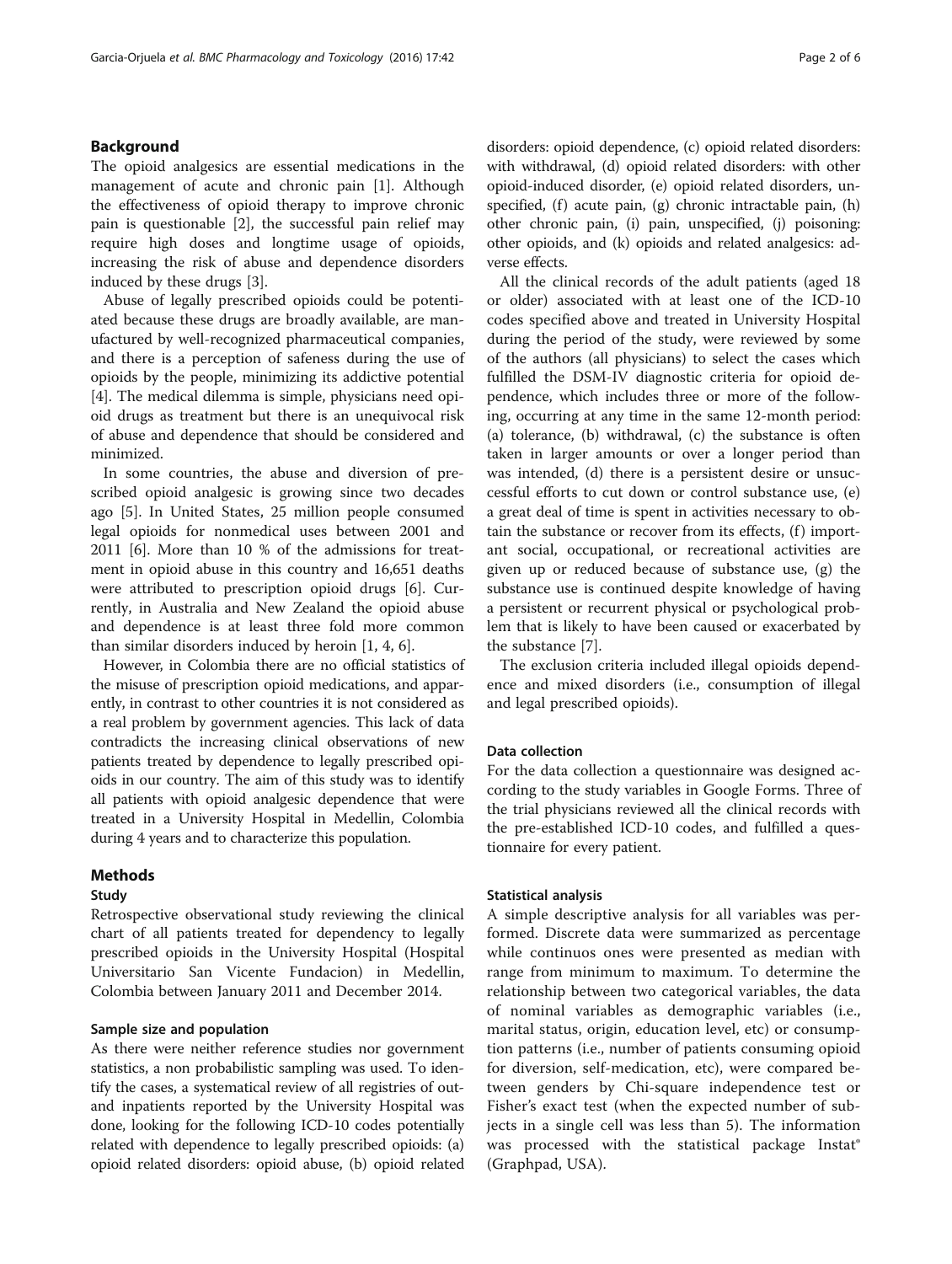# Results

A total of 3332 records were obtained from the University Hospital database, both inpatient and outpatient, since January 2011 to December 2014. A total of 60 patients fulfilled the DSM-IV criteria for opioid dependence.

The patients and their main demographics characteristics distributed by gender are shown in Table 1. The population studied was equally distributed between male and female with 30 patients in each case, and there were no statistically significant differences comparing all demographic variables by gender (P-value >0.11 by Fisher's exact test). The median age was 43 years, ranging from 18 to 87 years old. In general, the most frequent kind of patient included was single, widower or divorced, from the metropolitan area, employed with some level of education.

Table [2](#page-3-0) summaries the clinical characteristics related with dependence to legally opioids in the 60 patients studied. It should be noted that only two thirds of patients involved were diagnosed with opioid related disorders, meaning that up to 33 % of patients with DSM-IV criteria to dependence to opioids were undiagnosed or clinically treated by other reasons without suspicious of this disorder. Additionally, almost all of patients (88 %) initiated on opioids by a medical prescription to treat any type of pain, although the description of the use of a pain scale was minimum (25 %) in our population. In this context, could be not surprising that the perpetuation of the opioids misuse was related with self-medication of these drugs mainly justified by an apparent pain. Only 4 of 60 patients (7 %) had an oncologic diagnosis.

Regarding the characteristic of the consumption, the more frequently used opioid by patients involved was tramadol, followed in order by morphine, oxycodone and others (Fig. [1\)](#page-3-0). One opioid was used by 23 subjects as single drug related to the dependence, the remaining persons received or rotate by multiple opioids. The more common rotation of drugs was using morphine and tramadol (6 of 37 patients, 16 %). The median time of consumption was 48 months, ranging from 1 to 240.

The consumption of other psychotropic substances associated with opioid dependence was found in 15 (25 %) male patients and 4 (7 %) female patients, with statistical significance ( $P = 0.005$ ); in general, 37 % consumed tobacco, 21 % alcohol, and 16 % other psychotropic substances not specified (Table [3\)](#page-4-0). It should bear in mind that the data from 11 (18 %) patients was missing.

Among the patients with opioid misuse, 32 (55 %) had been started on replacement therapy with methadone after months or years of diagnosis of opioid dependence by DSM-IV criteria, and 24 (40 %) patients had undergone other unspecified treatment. In 1 case (2 %) no treatment was started, and there was no any treatment information for other two patients (3 %).

Finally, DSM-IV criteria more frequently found were that the substance was often taken in larger amounts or over a longer period in 59 patients (98 %), followed by tolerance in 57 cases (95 %), withdrawal in 57 users (95 %), an unsuccessful persistent desire to cut down the misuse in 54 subjects (90 %), and a great deal of time is spent in activities necessary to obtain the substance or recover from its effects just in 30 patients (50 %), the

| Table 1 Demographic characteristics of the population by gender |  |  |
|-----------------------------------------------------------------|--|--|
|-----------------------------------------------------------------|--|--|

| Variable              | Options                       | Male<br>$N = 30(%)$ | Female<br>$N = 30(%)$ | Total<br>$N = 60$ (%) | $P$ -value        |
|-----------------------|-------------------------------|---------------------|-----------------------|-----------------------|-------------------|
| Age                   | 18-60 years old               | 30 (100)            | 26 (87)               | 56 (93)               | $0.11^a$          |
|                       | >60 years old                 | 0(0)                | 4(13)                 | 4(7)                  |                   |
| <b>Marital Status</b> | Single, widowers or divorced  | 14(47)              | 15(50)                | 29 (48)               | 0.89 <sup>b</sup> |
|                       | Married & cohabiting          | 13(43)              | 13(43)                | 26 (44)               |                   |
|                       | No data                       | 3(10)               | 2(7)                  | 5(8)                  |                   |
| Origin                | Metropolitan Area             | 18 (60)             | 15 (50)               | 33 (55)               | 0.73 <sup>b</sup> |
|                       | Outside The Metropolitan Area | 6(20)               | 7(23)                 | 13(22)                |                   |
|                       | No data                       | 6(20)               | 8(27)                 | 14(23)                |                   |
| Occupation            | Employee                      | 19(63)              | 23(77)                | 42 (70)               | 0.50 <sup>b</sup> |
|                       | Unemployed                    | 7(23)               | 5(17)                 | 12(20)                |                   |
|                       | No data                       | 4(14)               | 2(6)                  | 6(10)                 |                   |
| Education Level       | Undergraduate                 | 15(50)              | 19(63)                | 34 (57)               | 0.35 <sup>b</sup> |
|                       | Postgraduate                  | 7(23)               | 3(10)                 | 10(16)                |                   |
|                       | No data                       | 8(27)               | 8(27)                 | 16(27)                |                   |

<sup>a</sup>P-value by Fisher's exact test<br><sup>b</sup>P-value by Chi-square test

<sup>b</sup>P-value by Chi-square test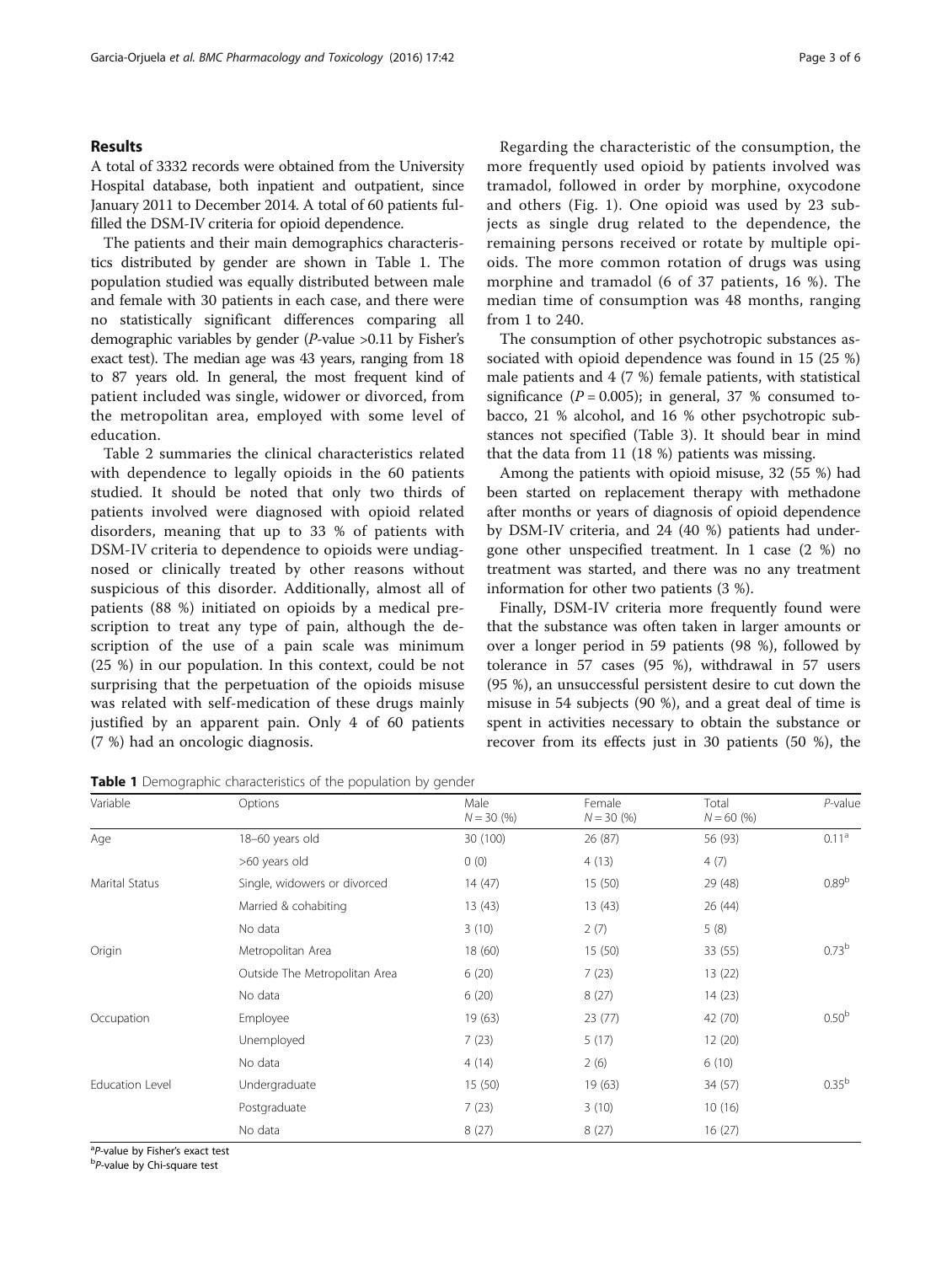<span id="page-3-0"></span>Table 2 Clinical description of the characteristic related with dependence to legally opioids observed in the 60 patients studied

| Description                                                                                                                                        | Yes (%) | No (%)  | No data (%) |
|----------------------------------------------------------------------------------------------------------------------------------------------------|---------|---------|-------------|
| Number of patients with opioid related<br>disorders according to ICD-10 codes<br>(F11.1, F11.2, F11.3, F11.8 and F11.9)                            | 40 (67) | 20(33)  | 0(0)        |
| Number of patients involved in the<br>study that started the consumption<br>of opioids by legal prescription to<br>treat any pain                  | 53 (88) | 4(7)    | 3(5)        |
| Number of patients with description<br>in the clinical chart of the pain rating<br>scale use previous to the first<br>prescription of opioid       | 15 (25) | 16(27)  | 29 (48)     |
| Number of patients suffering clinical<br>complications (i.e., psychosis) related<br>to opioid consumption                                          | 8 (13)  | 47 (78) | 5(8)        |
| Number of patients with dependence<br>to legal opioids perpetuated by<br>self-medication                                                           | 54 (90) | 2(3)    | 4(7)        |
| Number of patients with dependence<br>to legal opioids perpetuated also by<br>diversion consumption for nonmedical<br>use                          | 9 (15)  | 32(53)  | 19 (32)     |
| Number of patients with description in<br>the clinical chart of simultaneous use of<br>psychotropic substance(s) as tobacco,<br>alcohol and others | 19 (32) | 27(45)  | 14(23)      |



remaining were present in less than 46 % of population studied.

# **Discussion**

The opioid analgesic dependence (OAD) is a wellrecognized health problem in many countries [\[4](#page-5-0)], it is even considered an epidemic problem [\[8](#page-5-0), [9](#page-5-0)]. In United States, the number of opioid overdose deaths are similar to number of deaths from car accidents [[10\]](#page-5-0). Here, we described the first observational study performed in Colombia corroborating that OAD is also a real and problematic situation.

Although there is no official data, it has not scape our attention that our study performed in just one high specialized hospital in Medellin, Colombia, were more than enough to detect 60 patients during 4 years, that is approximately 15 cases per year. This finding supports the importance to perform a national surveillance including multiple medical centers to identify the prevalence of this disease.

It has been described that most of the patients with OAD initially obtained the drug misused from a physician, but then the patient abuse of this formulation, whether looking for an euphoric effect or for avoiding the withdrawal symptoms [\[11](#page-5-0)]. In our study, we described a similar behavior, that is 88 % of patients started on opioids by a medical prescription to treat any type of pain with a low adherence to pain guidelines or scales, highlighting the utility of education to improve the adherence to national guidelines, better methods for diagnosis and monitoring, and stronger laws in Colombia that help control this problem with high risk to increase in short term.

Demographic characteristics of our population were closer to other studies [[12](#page-5-0)–[14](#page-5-0)], that is OAD are more common in median age patients, without difference by gender, and being initially prescribed for non-cancer pain management. This situation is probably showing the increasing use of opioids for acute and chronic noncancer pain and the lack of a stepped pain treatment and the fail to follow the current recommendations as well [\[15](#page-5-0)].

In other countries, hydrocodone is currently topping all prescriptions of prescription opioids [\[8](#page-5-0)]. Unlike those statistics, tramadol was the initial and most frequent prescribed and misused opioid. This result is similar to the reported by Zhang et al., describing that the long period of use and/or high doses of tramadol may be one important risk factor of abuse even for those with no prior drug abuse [\[16](#page-5-0)]. Tramadol is a weak mu opioid receptor agonist and also possesses catecholamine reuptake inhibitor property [\[17\]](#page-5-0). It has been postulated that M1 metabolite of the drug mediates these actions. Mu receptors are involved in the euphoric symptoms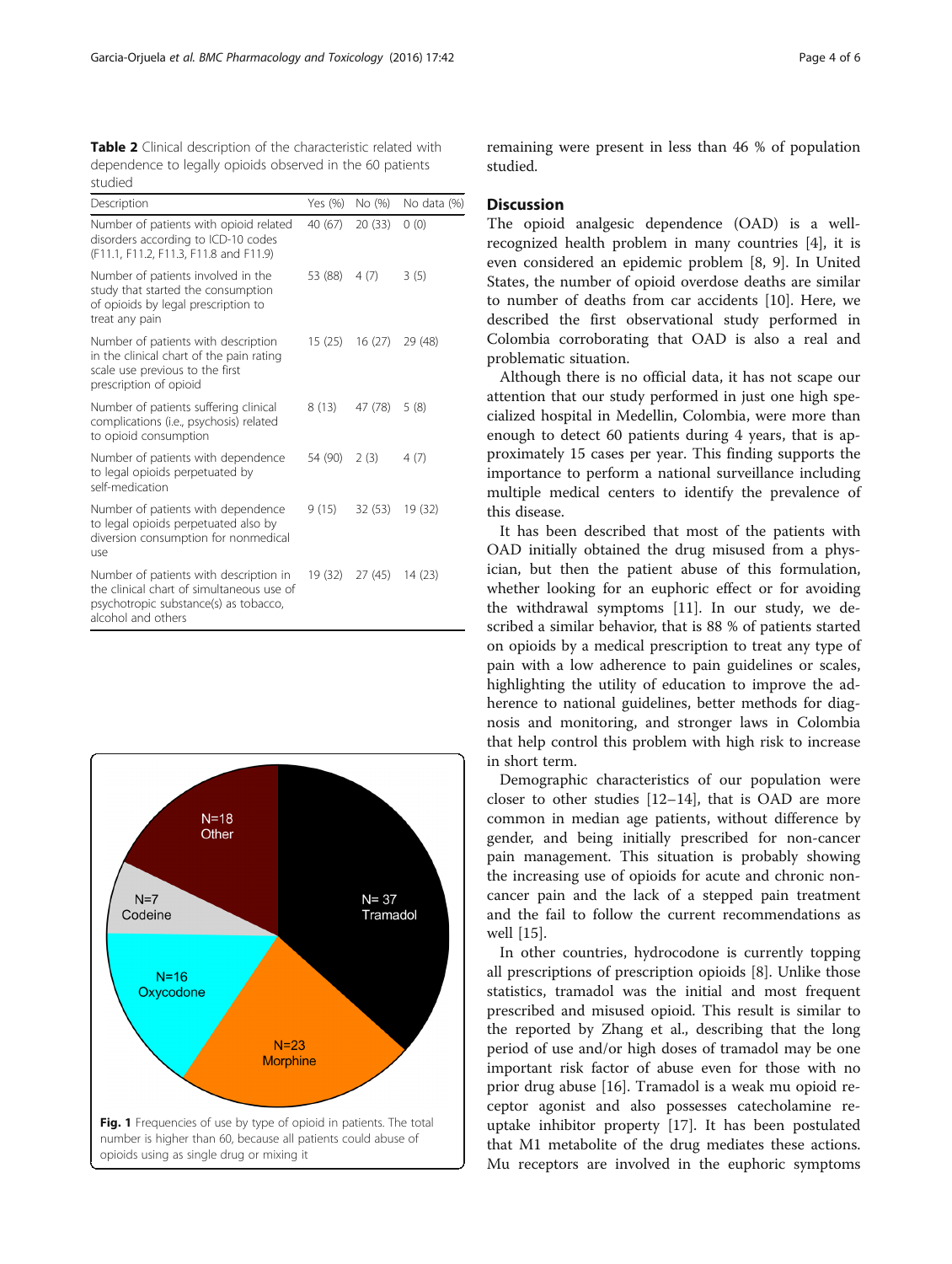| Variable                               | Description                                                                   | Male<br>$N = 30(%)$ | Female<br>$N = 30(96)$ | Total<br>$N = 60(%)$ | P-value by Fisher's<br>exact test |
|----------------------------------------|-------------------------------------------------------------------------------|---------------------|------------------------|----------------------|-----------------------------------|
| Diversional use                        | Number of patients consuming opioid for diversion                             | 7(23)               | 2(7)                   | 9(15)                | 0.15                              |
| Combination of opioids                 | Number of patients with consumption of more than<br>one opioid                | 18 (60)             | 19(63)                 | 37(62)               | 1.00                              |
| Combination with other substances      | Number of patients using other psychotropic<br>substances                     | 15(50)              | 4(13)                  | 19 (32)              | 0.005                             |
| Prolonged consumption                  | Number of patients with opioid consumption for more 23 (77)<br>than 12 months |                     | 23(77)                 | 46 (77)              | 1.00                              |
| Therapeutic management                 | Number of patients receiving any treatment                                    | 28 (93)             | 29 (97)                | 57 (95)              | 1.00                              |
| Methadone-based replacement<br>therapy | Number of patients treated with methadone as<br>replacement therapy           | 19(63)              | 14(47)                 | 32(55)               | 0.30                              |

<span id="page-4-0"></span>Table 3 Comparison of the pattern of consumption in the 60 patients by gender

related with the acute use of opioids [\[18](#page-5-0)], but their role in the dependence and abuse is still controversial [\[19](#page-5-0)]. Recently, Enabah et. al. demonstrated a statistically significant higher frequency of alleles CC and CT at site 3435 (rs1045642) of the ABCB1 gene in patients with dependence [\[20](#page-5-0)]. It should be noted that the same single nucleotide polymorphism in ABCB1 genes was found in Colombian patients with addictive behavior and addicted to heroin and cocaine. Then, it seems viable that genetics may contribute to the high frequency of tramadol use in patients with OAD [\[21](#page-5-0)].

The misuse of the opioid medications, is a clear risk factor for substance use disorder. It has been found that the patients with both disorders usually report more pain and impairment and depression disorders as well [[22\]](#page-5-0). In this study, it was found that 22 patients (37 %) had associated consumption of other psychotropic substances, being statistically significant more prominent on males than in women  $(P = 0.005)$ .

In our study one of the most striking results was the opioid use median of 48 months. This is no a minor point, because the long term use of prescription opioids is one of the main risk factors to mortality [[8\]](#page-5-0).

Almost all patients (≥90 %) met only four DSM-IV diagnostic criteria for prescription opioid disorder, the remaining criteria were lesser frequent (≤50 %). Given this frequency, it could be proposed to divided the diagnostic criteria in major (common) and minor (uncommon). During the accomplishment of this trial the DSM-V was published proposing a severity scale related with the number of criteria observed in each patient.

As retrospective study, it has some limitations, as the lack of control of the use of additional pain medication in each patient, neither the dose of opioid used or administered prior or during the hospitalization.

Finally, this observational study can be considered the first evidence that OAD is also diagnosed in Colombia. More prospective and controlled researches, also as national surveillance are required on this topic and maybe

the enactment of laws promoting new strategies as abuse-deterrent products.

# Conclusion

The prescription opioid disorder is a growing health problem not only worldwide but also in Colombia, where currently there are no official statistics of this problem. It is indispensable to start educating the health personnel on the correct use of prescription opioids, being careful in its indications, type of drug use, and time of treatment.

#### Acknowledgements

None.

#### Funding

This work was funded by the Sistema General de Regalías de Colombia (BPIN 2013000100183 from the Gobernación de Antioquia), Ruta N and the Universidad de Antioquia UdeA. None of these funding body were involved in the design of the study and collection, analysis, and interpretation of data and in writing the manuscript.

# Availability of data and materials

Data in the manuscript are presented as summarized data to preserves the anonymity of our patients. The raw clinical data generated and analyzed during the current study are not publicly available because it includes the name, address, phone, date of birth as direct identifiers and at least the next indirect ones sex, rare disease or treatment, "risky behaviour", occupation, and education of persons treated in a single center [\[23\]](#page-5-0). An independent researcher (Carlos A. Rodriguez, MD, MSc, PhD) was consulted about this situation, concluding that there is a non-negligible risk that individual might be identifiable. In consequence, the raw datasets supporting our conclusions are available from the authors upon reasonable request, but previously consulting the Universidad de Antioquia and Hospital Universitario San Vicente Fundacion ethics committee.

#### Authors' contributions

AFZ conceived the study and obtained funding. MGGO, LAF, JCSF obtained data from clinical records. MGGO, LAF, JCSF and AFZ executed the analysis. All authors designed the protocol, and read and approved the final version of the manuscript.

#### Competing interests

Zuluaga has received honoraries for unrelated lectures from Allergan, Amgen, Lilly, Mundipharma, Novo Nordisk, Pfizer, Roche and Sanofi. None of these companies or any other pharmaceutical company were involved in the design, execution, or publicacion of this study. The other authors declare no conflict of interest.